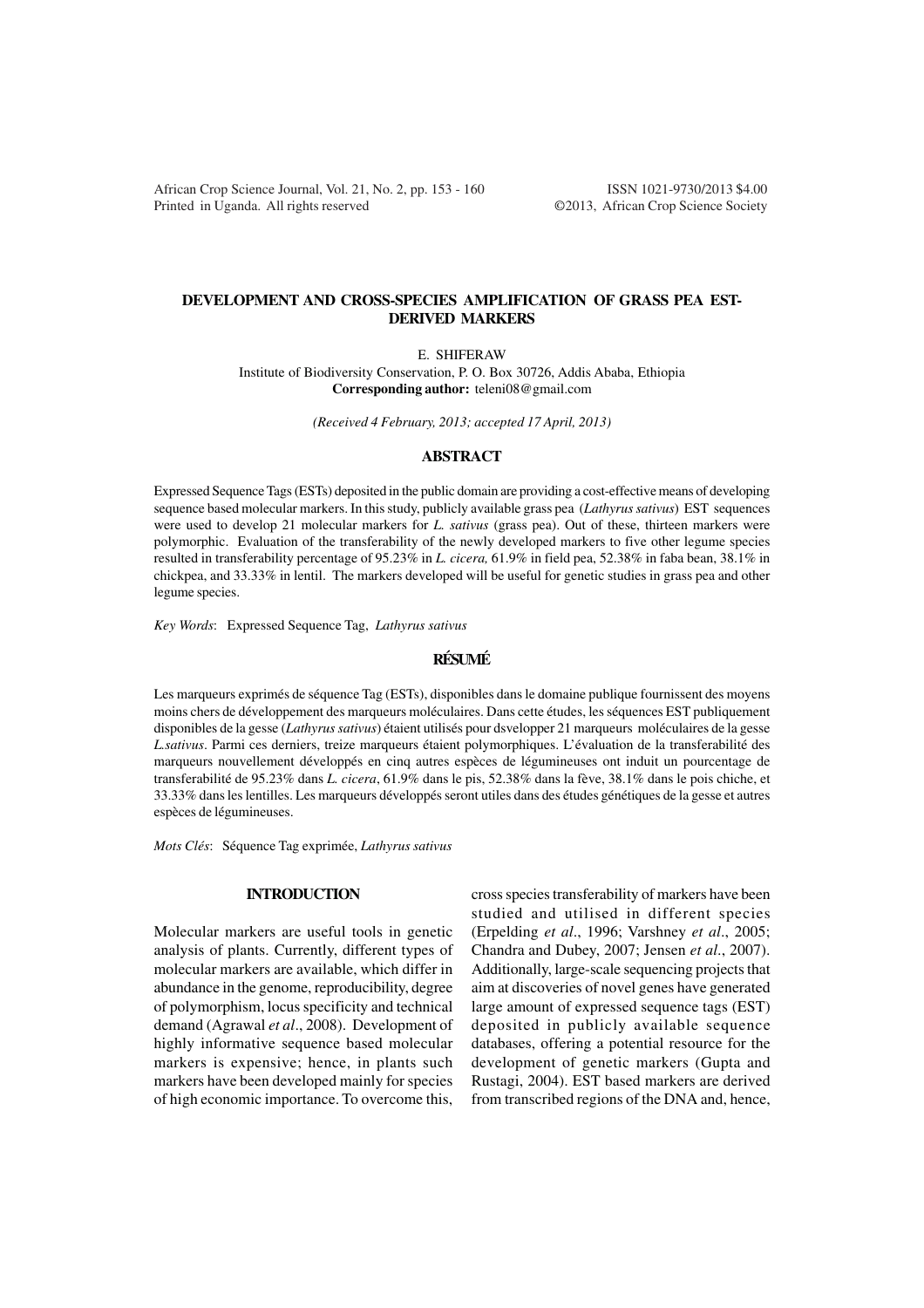it is expected that these markers would be more conserved and have a higher rate of transferability than genomic markers (Scott *et al*., 2000). Transferable EST based markers have been used in phylogenetic studies (Rouf *et al*., 2005), characterisation of allelic diversity on a set of accession of different species (Zang *et al*., 2007), and genetic diversity studies (Gupta *et al*., 2003). Lack of genomic resources is a characteristic of most legume crops. However, recent efforts by various research groups on different model legumes and crops are providing information that has implications on their improvement (Varshney *et al*., 2009). Understanding the conservation of genome structure among legumes assures the transfer of technology from well studied or model legume species to others (Fredslund *et al*., 2006). Conserved and cross species transferable markers have many applications in this aspect. They are useful in constructing comparative genetic maps, thus facilitating the study of synteny conservation and collinearity among related genomes (Gupta and Rustgi, 2004). In legumes, comparative mapping have been utilised to illustrate relationship between model species and other legumes (Aubert, 2006; Phan *et al*., 2007; Ellwood *et al*., 2008).

Grass pea (*Lathyrus sativus* L.) is a food and forage legume cultivated in Central, South and Eastern Europe, West Asia, North Africa and Ethiopia. The crop is tolerant to extremely dry conditions in areas susceptible to drought and it is also tolerant to excessive floods (Campbell, 1997). Grass pea has been recommended as a potential source of disease resistance genes for use in grain legume breeding programmes (McCutchan, 2003). Like most crop legumes, genetic information available for grass pea is minimal. There are few published sequence derived markers which were developed by converting *L. sativus* defense-related ESTs into mapable genetic markers (Skiba *et al*., 2003), of which some have been used for generating a linkage map of *L. sativus* (Skiba *et al*., 2004).

The genus, *Lathyrus,* is a member of the Vicieae tribe, together with *Pisum*, *Lens* and *Vicia*, which are important food legumes, with whom it could share genes, physiological processes and defense mechanisms. For this reason, the *Lathyrus* spp. may serve as potential sources of new and useful genetic traits, such as resistance genes, for closely related genera.

The objective of this study was to develop molecular markers useful for genetic studies of grass pea, and examine the cross species amplification of the newly developed markers in other legume species.

## **MATERIALS AND METHODS**

**DNA extraction.** DNA was extracted from leaf tissues of two weeks old seedlings of grass pea (*L. sativus)*, lentil (*Lens culinaris*), field pea (*Pisum saivum*), faba bean (*Vicia faba*), chickpea (*Cicer arietinum*), and *Lathyrus cicera*, using GenElute Plant Genomic DNA Miniprep Kit (Sigma*-*Aldrich*,* St*.* Louis*,* MO).

**Primer design.** Forty sequence tagged site (STS) primers were designed from *L. sativus* EST sequences available in Genbank (http:// www.ncbi.nlm.nih.gov) using Primer3.0 software (Rozen and Skaletsky, 1998). The parameters used for designing the EST-STS primers were: primer length of 18-24 bp with an optimum of 20 bp, annealing temperature of 50-60  $\degree$ C with an optimum of 55  $\degree$ C, percentage GC in the range of 40-50% and amplification of 100-400 bp fragment length. Similarly, using Batchprimer3 software which allows detection of simple sequence repeats (SSRs) (You *et al*., 2008), nineteen primer pairs flanking a microsatellite region were designed. SSR-containing sequences consisting of di-, tri- and tetranucleotide repeats with a minimum of seven, four, or three subunits, respectively were selected.

**PCR condition.** For EST-STS markers, PCR amplifications were performed in 20 µl reactions containing 5 µl 5x PCR buffer, 0.2 mM of each dNTPs, 0.4 µM of the forward and reverse primers 1 U of GoTaq® polymerase (Promega), and 30 ng of genomic DNA. Cycle conditions were initial denaturation step at 94  $\degree$ C for 5 minutes followed by 30 cycles of 94  $\degree$ C for 45 s, annealing at optimum annealing temperature (Ta) for 60 s, extension at 72 °C for 60 s with a final extension at 72 °C for 5 minutes. Amplified products were run on 2% agarose gel stained with Ethidium bromide. For STS markers that gave monomorphic bands with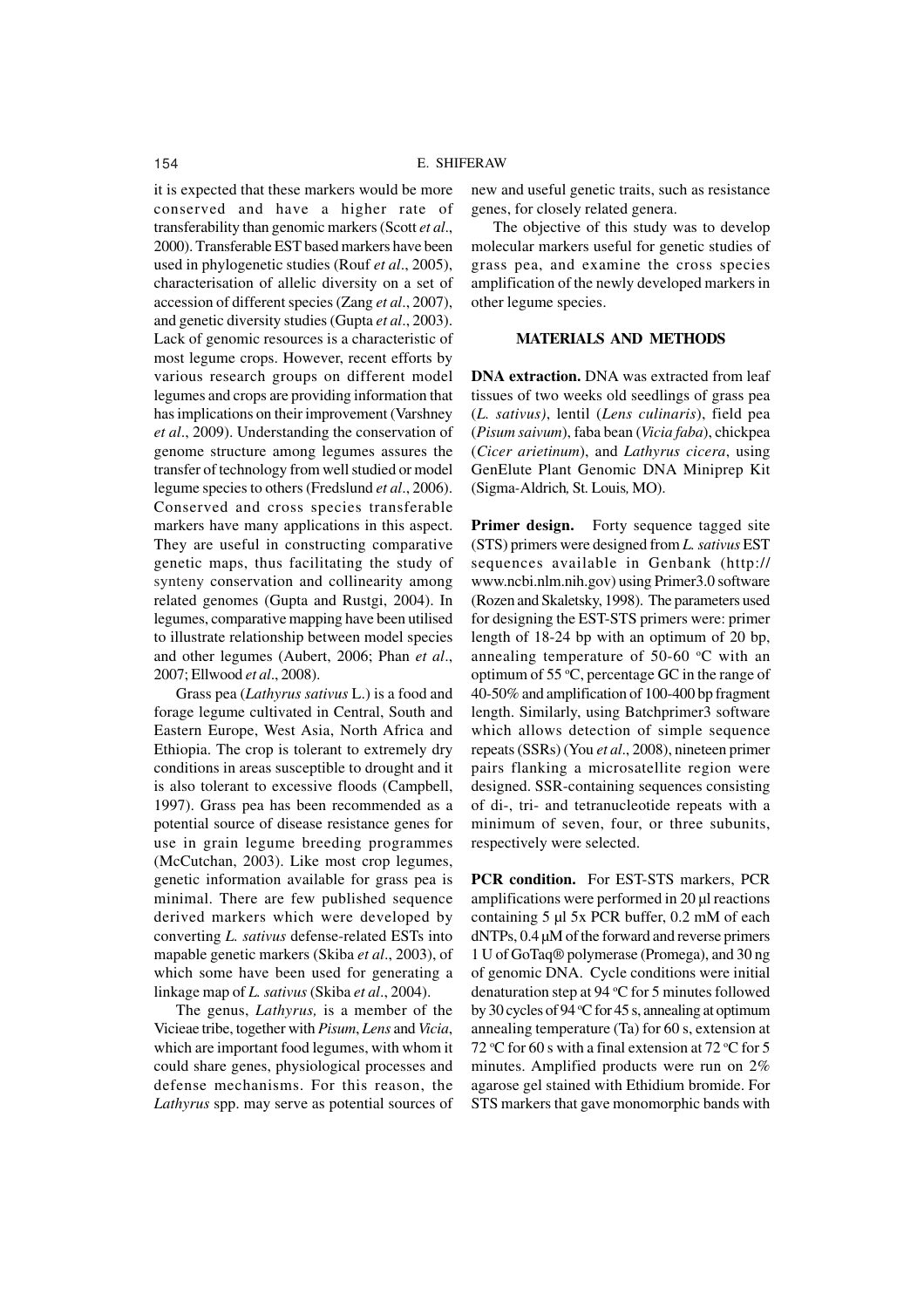TABLE 1. EST-STS markers, primer sequences, PCR conditions, product sizes and results of restriction endonuclease digestions

**TABLE1.** 

EST-STS markers, primer sequences, PCR conditions, product sizes and results of restriction endonuclease digestions

amplicons more than the expected fragment size restriction enzymes were used to convert them to polymorphic markers (Table 1).

For EST-SSR markers, PCR was performed in a final reaction volume of 15 µl containing 30 ng genomic DNA, 5X PCR buffer, 0.2 mM each of dNTPs, 0.5 unit Go*Taq®* polymerase (Promega), 0.3 µl each of forward and reverse primers and 0.02 mM labeled M13 primer (6-FAM/VIC/PET/ NED). PCR was performed in two phases: first with a 5 min initial denaturation step at 94 °C, followed by the first 30 cycles with conditions at 94 °C for 30 s, 30 s at the optimal annealing temperature and extension at 72 °C for 45 s; and second with 15 cycles with conditions 94  $°C$  for 30 s, 61 °C for 30 s, and 72 °C for 45 s, with a final extension at  $72 \text{ °C}$  for 10 minutes. PCR products  $(2 - 2.5 \mu l)$  were mixed with 10  $\mu$ l of formamide (Hi-Di<sup>™</sup> Formamide) and 0.3 µl labeled size standards (GeneScan™-500 LIZ® Size Standard) per reaction, denatured for 5 min at 94 °C and analysed using an ABI3130xl genetic analyser (Applied Biosystems).

**Marker transferability.** To test the potentials for cross-species amplification of *L. sativus* derived markers to other legume species, the newly designed primer pairs were used to amplify genomic DNA of lentil, field pea, faba bean, chickpea and *L. cicera* under the same PCRconditions applied for amplifying genomic DNA of grass pea. For each primer pair amplification success was scored as positive only if a clear and reproducible band was observed.

## **RESULTS**

**Marker development and polymorphism evaluation.** Out of the 40 EST derived primer pairs screened for amplification in genomic grass pea DNA, 80% gave amplification products. After optimisation, 12 markers (30%) gave amplification of a single fragment. Of these, nine of the primer pairs directed amplified products larger than the predicted size. Digestion of seven of these single monomorphic PCR products with a range of restriction endonucleases resulted in 6 polymorphic STS markers (Table 1). Amplification product from marker Ls175 was digested with six different types of restriction

| cession No.<br>සි                        | Primer<br>name | rimer sequence                                                                                 | $size$ (bp)<br>Expected | fragment size (bp)<br>Amplified | a(°C)<br>E   | Enzymes resulting in<br>polymorphism |
|------------------------------------------|----------------|------------------------------------------------------------------------------------------------|-------------------------|---------------------------------|--------------|--------------------------------------|
| Y396274                                  | $-5048$        | CAAGCAAGAAAAR:TGGGTTGAGCGCGCAGT<br>GGTTGGG                                                     |                         |                                 | 57.5         | Rsal                                 |
| Y39627                                   | $$060^*$       | CTTCCTCCTR:TTTGCCAGTTCCCATAAA<br>: GCTTGTC                                                     | 413                     |                                 |              | Haelll, Alul, Apol                   |
| Y396284                                  | \$093          |                                                                                                | Ж                       | ඝූ                              | 57.5         | $\frac{1}{2}$                        |
| Y396285                                  |                | : GAGTACGCGGGAAAGACTC R:GGCATCCAGCAAAACAATTT<br>: GGTTGCAAAGCAAGAAGGTC R:CCTACCAGACCAAACCGATCT | දී                      | ශි                              |              |                                      |
| Y396289                                  |                | CATTCGHTTCTTTCGR:TGGGKGGGGATCGATCG<br>GAATCTGGT                                                | ≌                       |                                 | 57.5<br>57.5 | Haelll, Hinfl, Rsal, Apol, Ddel      |
| N736292<br>N736294<br>N736296<br>N736300 |                | : GACACCGGAATCTGGTCATT R:TTTTCTTCTCGAACGCATCC                                                  | ਭੈ                      | ខ្ល                             | 57.5         | Haelll, Hinfl, Rsal, Apol, Ddel      |
|                                          |                | : CCATCAACTTTCCCACTTCA R: AGCACCTTTCGCAGTTTTTG                                                 | 42                      | 1350                            | 57.5         | Haelll, Hinfl, Alul, Rsal, Apol,     |
|                                          |                | ATCAAACACACGOCACGATGACACACACACT<br>2000000                                                     | ఞ్ల                     | ශි                              | 8            | ≰                                    |
|                                          |                | : AACATGGGTGTGTGGTGAGAT R:CGAGGTGTGTGAGATGTTTCA                                                | 412                     | ඹූ                              | 8            | Alul                                 |
| Y396301                                  |                | 304040949444911399 ik L39130130915<br>CCTCTACT                                                 | $\frac{8}{3}$           | ඝ                               | ജ            | $\frac{4}{5}$                        |
| N396304                                  | $\frac{2}{15}$ | ASTOGECOGOLOODLEGO E OLLOLOOLOOLL<br>: TCGCTCTCT                                               | ख्रि                    |                                 | ജ            | None                                 |
| Y396361                                  | \$619          | : GAGCTGAGCGATTAACATA R: CATCTGCTGAAGAAGATTTTG                                                 |                         |                                 | 57.5         | $\leq$                               |
|                                          |                |                                                                                                |                         |                                 |              |                                      |

not analysed, \* = polymorphic markers NA = not analysed, \* = polymorphic markers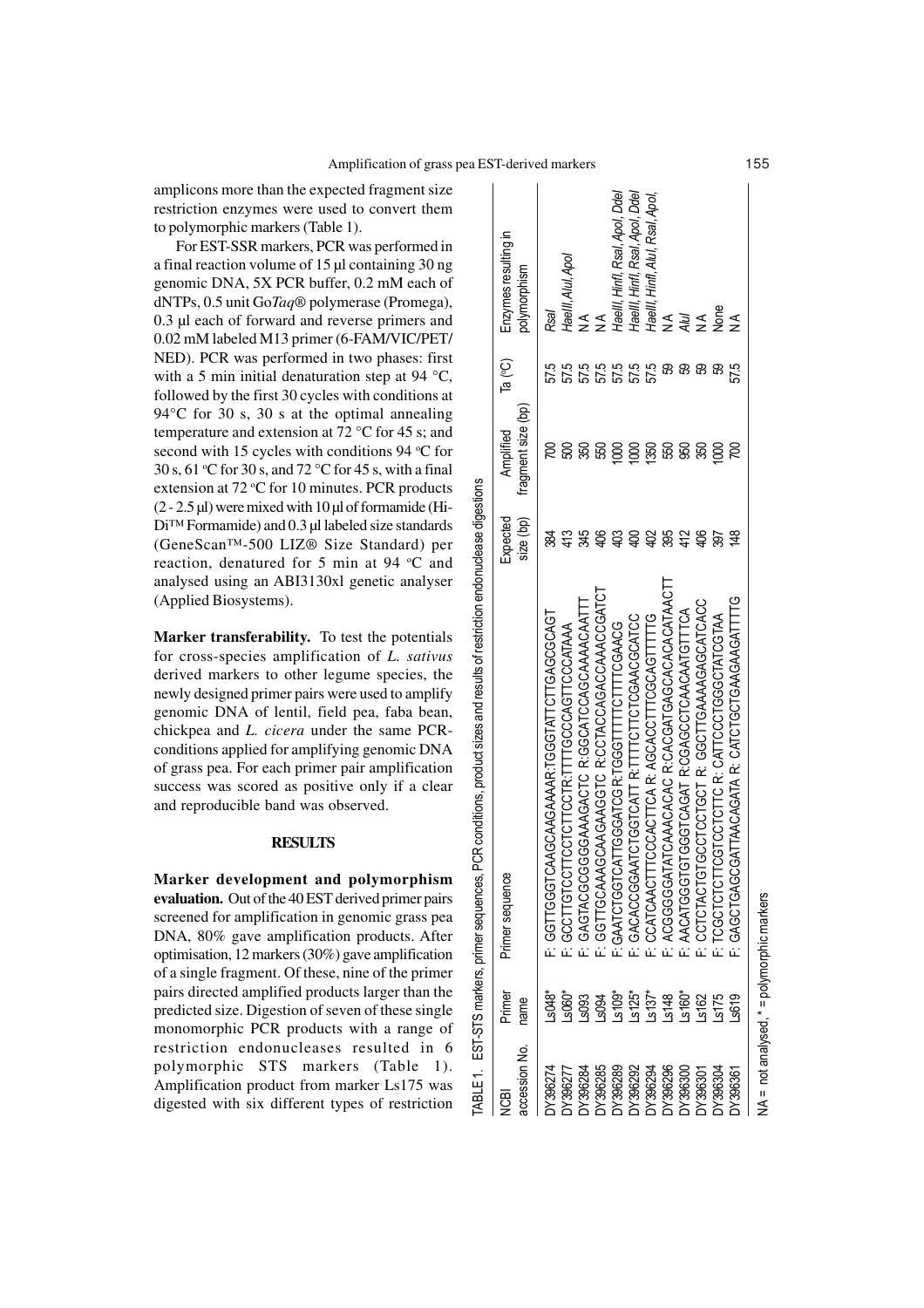enzymes (*HaeIII, HinfI, RsaI, ApoI, Dde, AluI I*), but none of them resulted in polymorphism.

Among 19 primer pairs flanking microsatellite fragments, 12 (63%) gave successful amplicon of the expected range. Blast analysis revealed that amplified fragments from primers Ls848 and Ls792 aligned as identical fragments and Ls709, Ls481 and Ls459 also aligned in a similar manner showing that these were redundant sequences. Hence, only two of these EST-SSRs (Ls848 and Ls709) were used for further analysis. Screening of the nine EST-SSRs for polymorphism on grass pea genotypes resulted in seven polymorphic markers (Table 2).

**Cross-species amplification.** For evaluating cross-species amplification, all the 21 EST derived primer pairs were screened in five legume species (lentil, field pea, faba bean, chickpea, and *L. cicera*) and resulted in various level of transferability. A marker was considered to be transferable if it gave a comparable fragment size with that obtained for *L. sativus*. The majority of the markers in this study yielded good quality PCR products in all the legumes tested (Fig. 1). Five of the primer pairs (23%) amplified across all five species, and five other primer pairs amplified only within the genus (*L. cicera)*. The average transferability success for all markers was 56.19%. One marker (Ls694) was specific to grass pea. Considering all the 21 markers, amplification success revealed by species was 95.23% in *L. cicera,* 61.9% in field pea, 52.38% in faba bean, 38.1% in chickpea, and 33.33% in lentil (Table 3). The highest transferability rate was detected in *L. cicera* and the lowest in lentil. The highest transferability outside the genus was detected in field pea (61.9%). Considering only EST-SSR markers, the highest transferability was detected in *L. cicera* (100%) and the lowest in chickpea (44%).

## **DISCUSSION**

Publicly available *L. sativus* EST sequences were used to develop sequence based molecular markers for grass pea. Twenty-one markers were developed and 13 of them were polymorphic within *L. sativus*. Seven of these primer pairs were

| CBI accession No.                                                       | Vlarker name                                                      | Repeat motif | Size (bp)   | Forward F and Reverse R primer sequence          | Ta (°C) |
|-------------------------------------------------------------------------|-------------------------------------------------------------------|--------------|-------------|--------------------------------------------------|---------|
|                                                                         |                                                                   |              | 157-165     | F: GGGCTTGTTACACTGATATGTR: AACAGCATAAATACCCCTTTT |         |
|                                                                         |                                                                   | es<br>Se     | 160-168     | F: ATGCTTCAGATGCAAAGATR: TCAAAGTTGAAACAGAGAGG    |         |
|                                                                         |                                                                   | $(GTTG)$ 3   | 164-172     | F: ATGGTTGATTGCTGGTATTTAR: GAAGCAATGCAGGTTTTATT  | 585     |
|                                                                         |                                                                   | <b>ATG)5</b> | 173-179     | F: GGAAAACCIGAAGGATAGCR: TAACTATCCTTGGGACTCCTC   |         |
|                                                                         |                                                                   | <b>POH</b>   | 132-147     | F: CAGAAAAGATGAAACGATGR: ACAAGAATCTCTTACGCTTCA   |         |
|                                                                         |                                                                   | <b>CATA</b>  | 158-173     | F: TTGAAACTATTGAGGCAACATR: AGACTTTCAAGGAAAATGCTT | 598     |
|                                                                         |                                                                   | CCAA)3       | $137 - 145$ |                                                  |         |
| N7396423<br>N73963627<br>N739636353<br>N7396400<br>N7396317<br>N7396377 | 995 - 506<br>995 - 5066 - 5066<br>996 - 5066 - 5066<br>996 - 5066 | AGA)4        |             |                                                  | ଞ       |
|                                                                         |                                                                   | ATGG)3       |             | F: GCTCATCCTTGAAGTGAR:GCAAGTGAAGATTAGCATCAATC    |         |

\* = polymorphic markers for grass pea

polymorphic markers for grass pea

ABLE 2. Primer sequences, PCR conditions, product sizes and characteristics of EST-SSR markers analysed TABLE 2. Primer sequences, PCR conditions, product sizes and characteristics of EST-SSR markers analysed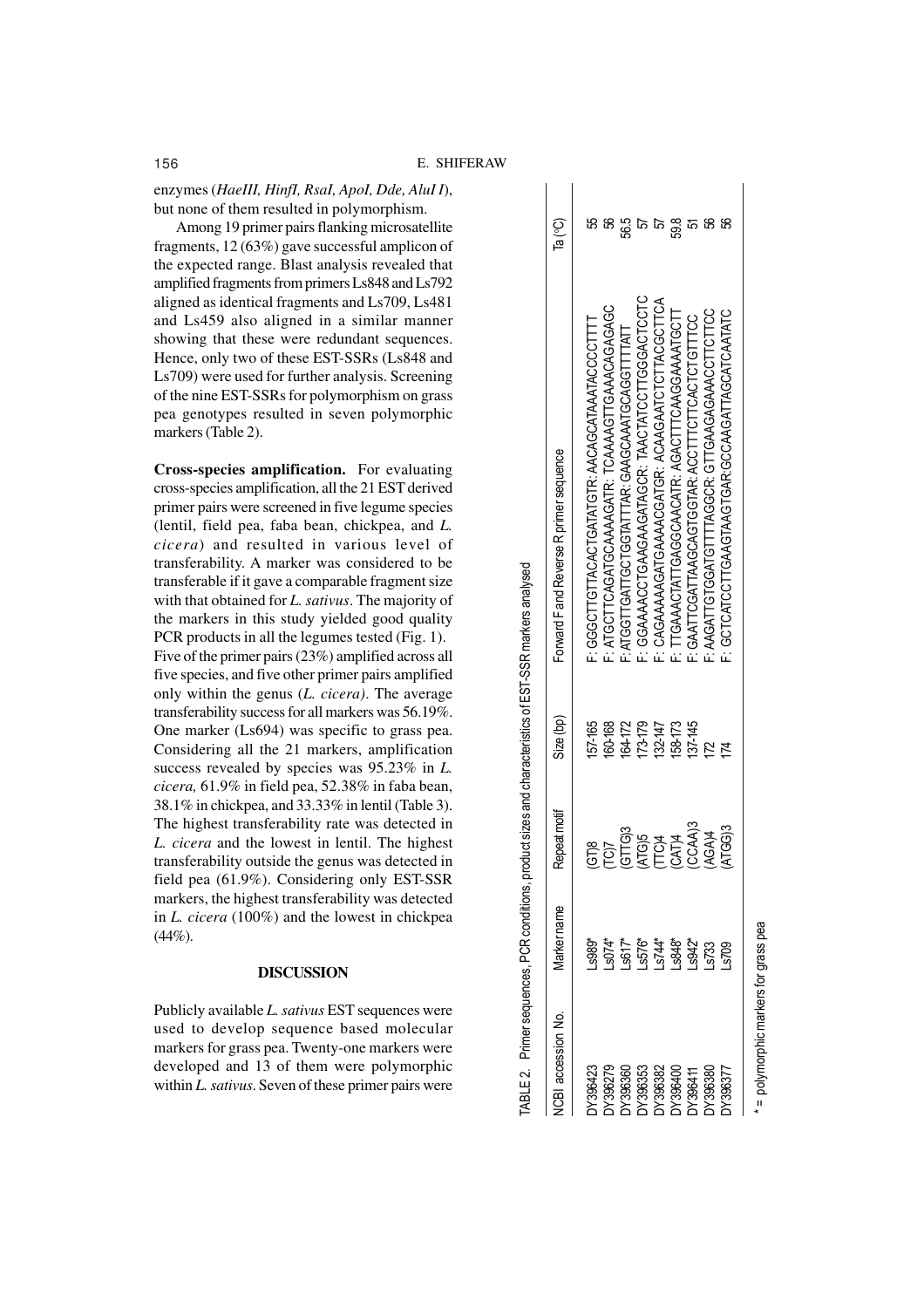

Figure 1. Example of agarose gel image of EST-STS (A & B) and EST-SSR (C & D) bands amplified by primer pairs (A) Ls162, (B) Ls137, (C) Ls744, (D) Ls709 on genomic DNA of: 1-lentil, 2-field pea, 3-faba bean, 4-chickpea, 5-*L. cicera*, C-grass pea (control), M-Molecular weight marker.

| Genbank<br>accession number | Primer name  | Lentil | Field pea   | Faba bean | Chickpea             | L. cicera | Overall % of<br>transferability |
|-----------------------------|--------------|--------|-------------|-----------|----------------------|-----------|---------------------------------|
| DY396274                    | Ls048        |        | +           | $\ddot{}$ | +                    | +         | 80                              |
| DY396277                    | Ls060        |        |             |           |                      | +         | 20                              |
| DY396284                    | Ls093        |        |             |           |                      | +         | $20\,$                          |
| DY396285                    | Ls694        |        |             |           |                      |           | 0                               |
| DY396289                    | Ls109        |        | +           | +         |                      | +         | 60                              |
| DY396292                    | Ls125        |        | +           | +         | $+^*$                | +         | 80                              |
| DY396294                    | Ls137        |        |             |           |                      | +         | 20                              |
| DY396296                    | <b>Ls148</b> |        | +           |           |                      | +         | 40                              |
| DY396300                    | Ls160        | $+^*$  | $+^*$       | $+^*$     |                      | +         | 80                              |
| DY396301                    | Ls162        | +      | +           | +         | $\texttt{+}^{\star}$ | +         | 100                             |
| DY396304                    | Ls175        |        | +           |           |                      | +         | 40                              |
| DY396361                    | Ls619        |        | +           |           | +                    | +         | 60                              |
| Overall STS                 |              | 16.6   | 66.6        | 41.6      | 33.3                 | 91.6      | 50                              |
| DY396423                    | Ls989        |        |             |           |                      | +         | 20                              |
| DY396411                    | Ls942        |        |             |           |                      | +         | 20                              |
| DY396400                    | Ls848        | +      | +           | +         | +                    | +         | 100                             |
| DY396382                    | Ls744        | +      | +           | +         | $\ddot{}$            | +         | 100                             |
| DY396380                    | Ls733        |        |             |           |                      | +         | 20                              |
| DY396377                    | Ls709        | +      | +           | +         | +                    | +         | 100                             |
| DY396360                    | Ls617        | $+^*$  | $+^{\star}$ | $+^*$     | $\texttt{+}^{\star}$ | +         | 100                             |
| DY396353                    | Ls576        | +      | +           | +         |                      | +         | $80\,$                          |
| DY396279                    | Ls074        |        |             | $\ddot{}$ |                      | +         | 40                              |
| Over all SSR                |              | 55.5   | 55.5        | 66.6      | 44.4                 | 100       | 64.44                           |
| STS+SSR                     |              | 33.33  | 61.9        | 52.38     | 38.1                 | 95.23     | 56.19                           |

TABLE 3. Results of cross-species amplification of *L. sativus* EST-derived markers in five legume species

+ = Successful amplification; – = no amplification; \* = showed amplicon size difference with *L. sativus*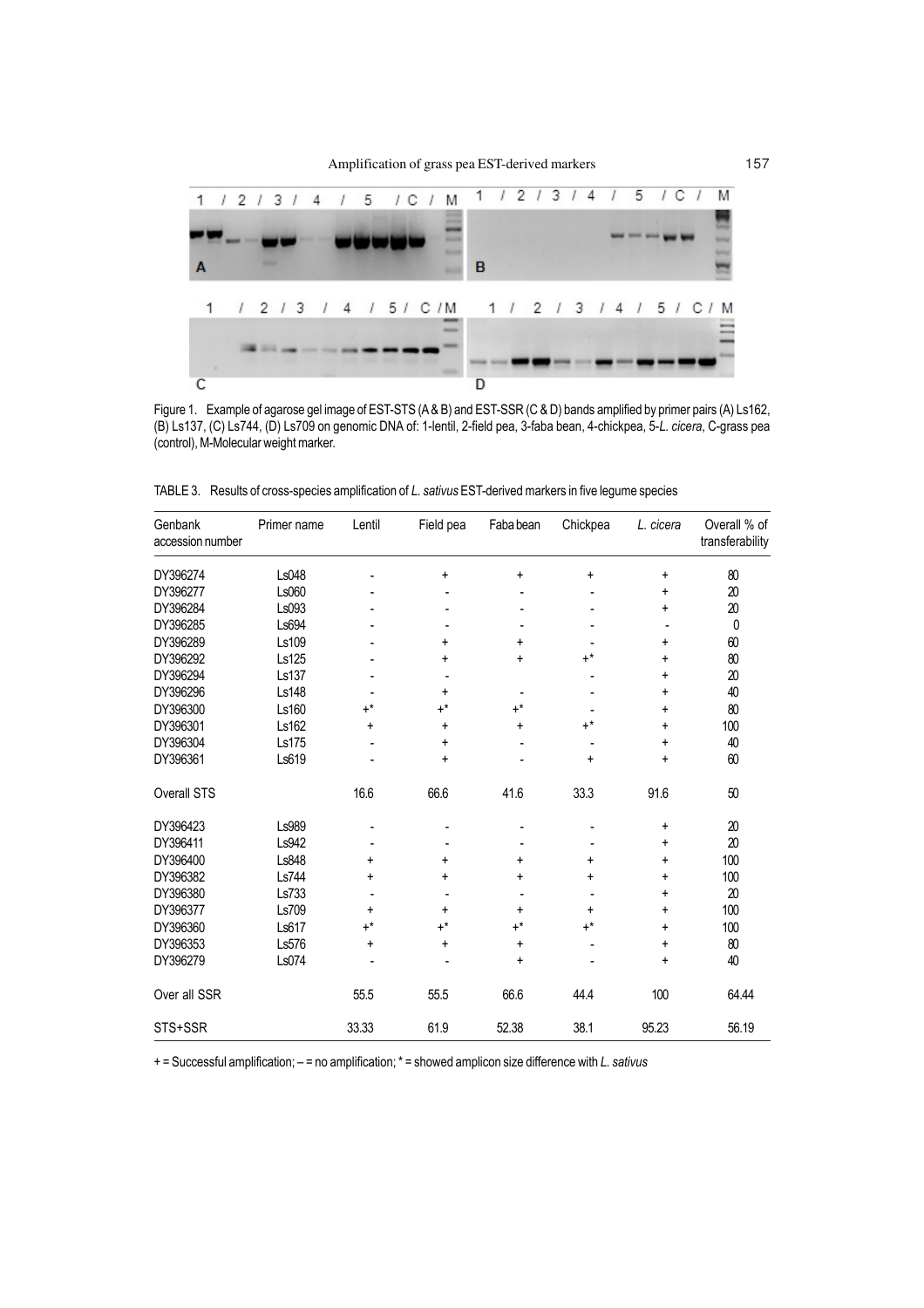useful in genetic diversity assessment of grass pea (Shiferaw *et al*., 2012).

One of the advantages of markers developed from EST sequences is the high transferability between related species. In this study, primer pairs resulted in amplified fragments of comparable size in different legume species. This could be due to the conservation of the target sequence and flanking regions in the legume species assayed. However, the level of conservation has to be confirmed by sequence analysis. In a few cases, the intensity of the right sized fragment was weak which probably is due to the use of similar PCR parameters in all species and hence optimisation might be necessary in using these markers for further study.

EST-SSR markers showed higher rate of transferability in all legumes, with transferability rate ranging from 44% (lentil) to 100% (*L. cicera*). A review by Peakall *et al*. (1998) reported that cross-species amplification of microsatellite loci in plants could range from moderate to complete primer conservation (50–100%) within genera. This complete primer conservation explains the highest rate of transferability observed between *L. sativus* and *L. cicera*. It is hypothesized that *L. sativus* was derived from the genetically nearest wild species *L. cicera* (Hopf, 1986). All the legume species tested for marker transferability here belong to the subfamily Papilionoideae, and all except chickpea belong to the tribe viceae (Steele and Wojciechowski, 2003).

Prior studies on cross-species amplification between legumes using SSRs derived from total genomic DNA showed various levels of sequence conservation. Peakall *et al*. (1998) reported the transferability of up to 65% of soybean derived SSR markers within the genus *Glycine,* and 3– 13% of the SSRs outside the genus. Gutierrez *et al*. (2005) reported transferability of *Medicago truncatula* EST-SSRs to faba bean (40%), chickpea (36%) and field pea (37%) while within genus transferability of *M. truncatula* derived EST-SSRs was 74% (Eujayl *et al*., 2004). Considering all the 21 markers developed for grass pea, the average rate of successful transferability outside and within the genus was 46 and 95% respectively which is consistent with earlier findings.

#### **CONCLUSION**

This study has demonstrated the value of sequence data stored in public database for developing molecular markers in species that lack pre-existing genomic information. The crossspecies transferability of 33-61% of the markers shows the potential of these markers to be used in comparative mapping and other genetic studied among different species. Since genomic resources are scarce in most legume crops, crosstransferability also allows the use of markers developed in one species for others.

## **ACKNOWLEDGEMENT**

Dr. Maharajah Ponnaiah provided valuable advice and support in designing the primers. The Scuola Superiore Sant'Anna (Pisa, Italy), Agrobiodiversity programme funded this study.

#### **REFERENCES**

- Agrawal, M., Shrivastava, N. and Padh, H. 2008. Advances in molecular marker techniques and their applications in plant sciences. *Plant Cell Reports* 27:617-631.
- Aubert, G., Morin, J., Jacquin, F., Loridon, K., Quillet, M.C., Petit, A., Rameau, C., Lejeune-He´naut, I., Huguet, T. and Burstin, J. 2006. Functional mapping in pea, as an aid to the candidate gene selection and for investigating synteny with the model legume *Medicago truncatula*. *Theoretical and Applied Genetics* 112:1024-1041.
- Campbell, C.G.1997. Grass pea. *Lathyrus sativus* L. Promoting the conservation and use of underutilised and neglected crops. 18. Institute of Plant Genetics and Crop Plant Research, Gatersleben/International Plant Genetic Resources Institute, Rome, Italy. 7pp.
- Chandra, A. and Dubey, A. 2007. Transferability of STS markers for studying genetic diversity within the genus *Cenchrus* Poaceae. *Current Science* 92:7 961-967.
- Ellwood, S.R., Phan, H.T.T., Jordan, M., Hane, J., Torres,A.M., Avila, C.M., Cruz-Izquierdo, S. and Oliver, R.P. 2008. Construction of a comparative genetic map in faba bean *Vicia*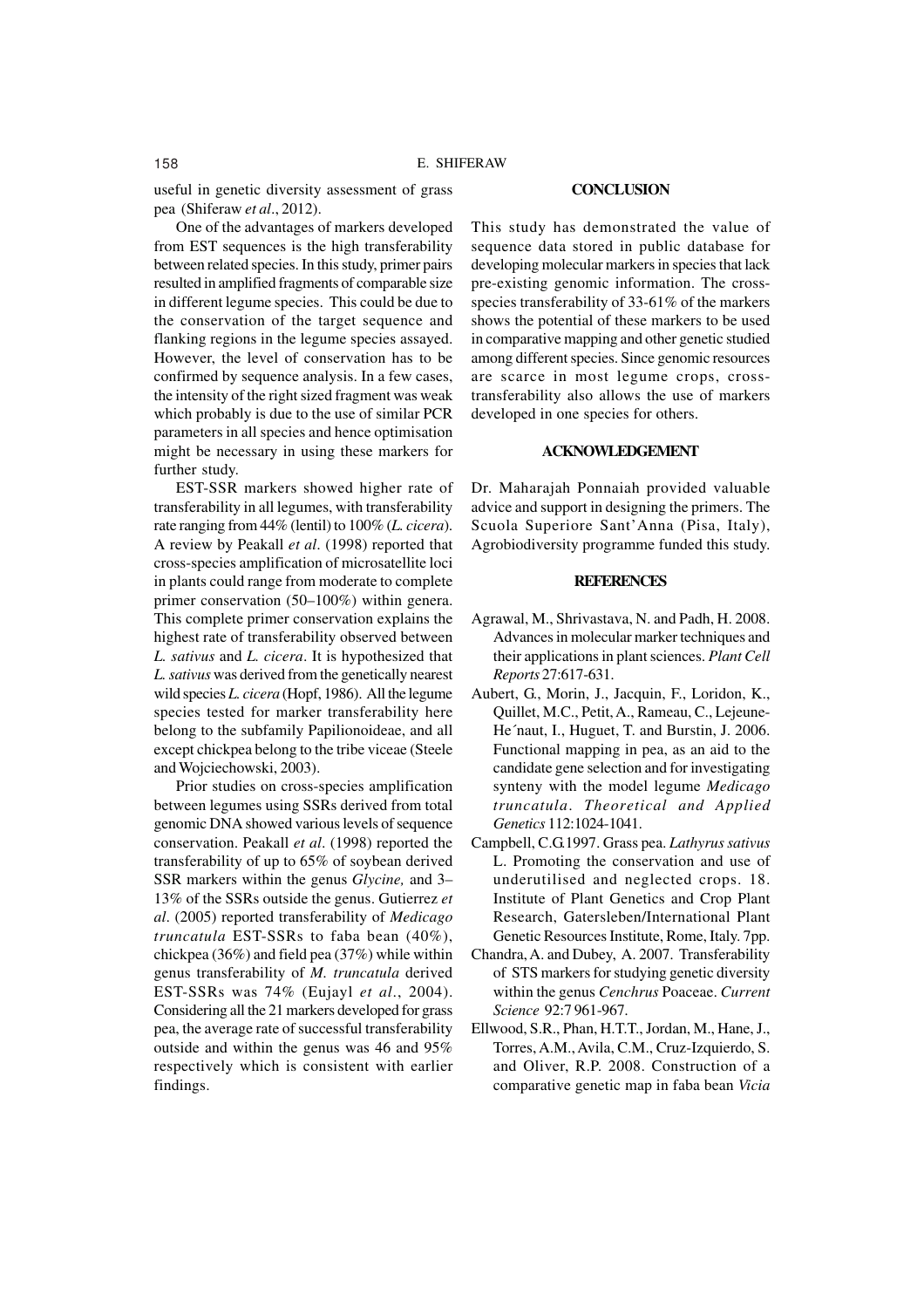*faba* L.; conservation of genome structure with *Lens culinaris*. *BMC Genomics* 9:380.

- Erpelding, J.E., Blake, N.K., Blake, T.K. and Talbert, L.E. 1996. Transfer of sequencetagged site PCR markers between wheat and barley. *Genome* 39:802-810.
- Eujayl, I., Sledge, M.K., Wang, L., May, G.D., Chekhovskiy, K., Zwonitzer, J.C. and Mian, M.A.R. 2004. *Medicago truncatula* EST-SSRs reveal cross-species genetic markers for *Medicago* spp. *Theoretical and Applied Genetics* 108:414-422.
- Fredslund, J., Madsen, L.H., Hougaard, B.K., Sandal, N., Stougaard, J., Bertioli, D. and Schauser, L. 2006. GeMprospector-online design of cross-species genetic marker candidates in legumes and grasses. *Nucleic Acids Research* 34:670-675.
- Gupta, P.K., Rustgi, S., Sharma, S., Sing, R., Kumar, N. and Balyan, H.S. 2003. Transferable EST-SSR markers for the study of polymorphism and genetic diversity in bread wheat. *Molecular Genetics and Genomics* 270:315- 323.
- Gupta, P.K. and Rustgi, S. 2004. Molecular markers from the transcribed/expressed region of the genome in higher plants. *Functional & Integrative Genomics* 4:139-162.
- Gutierrez, M.V., Vaz Patto, M.C., Huguet, T., Cubero, J.I., Moreno, M.T. and Torres, A.M. 2005.Cross-species amplification of *Medicago truncatula* microsatellites across three major pulse crops. *Theoretical and Applied Genetics* 110:1210 - 1217.
- Hopf, M. 1986. Archaeological evidence of the spread and use of some members of the Leguminosae family. pp. 35-60. In: *The origin and domestication of cultivated plants*. Barigozzi, C. (Ed.). Elsevier, Oxford, New York and Tokyo.
- Jensen, L.B., Holm, B.B. and Lübberstedt T. 2007. Cross-species amplification of 105 *Lolium perenne* SSR loci in 23 species within the Poaceae. *Molecular Ecology Notes* 7:1155- 1161.
- McCutchan, J.S. 2003. A brief history of grass pea and its use in crop improvement. *Lathyrus Lathyrism News letter* 3:19-23.
- Peakall, R., Gilmore, S., Keys, W., Morgante, M. and Rafalski, A. 1998. Cross-Species

amplification of soybean *Glycine max* Simple Sequence Repeats SSRs within the genus and other legume genera: Implications for the transferability of SSRs in plants. *Molecular Biology and Evolution* 15:1275-1287.

- Phan, H.T.T., Ellwood, S.R., Hane, J.K., Ford, F., Materne, M. and Oliver, R.P. 2006. Extensive macrosynteny between *Medicago truncatula* and *Lens culinaris* ssp. *Culinaris. Theoretical and Applied Genetics* 114:549-558.
- Rouf Mian, M.A., Saha, M.C., Hopkins, A.A. and Warnke, S.E. 2005. Use of tall fescue EST-SSR markers in phylogenetic analysis of coolseason forage grasses. *Genome* 48:637-647.
- Rozen, S. and Skaletsky, H. 1998. Primer3. Code available at: http://www-genome.wi.mit.edu/ genome\_software/other/primer3.html.
- Scott, K.D., Eggler, P., Seaton, G., Rosetto, M., Ablett, E.M., Lee, L.S. and Henry, R.J. 2000. Analysis of SSRs derived from grape ESTs. *Theoretical and Applied Genetics* 100:723- 726.
- Shiferaw, E., Pe', M.E., Porceddu, E. and Ponnaiah, M. 2012. Exploring the genetic diversity of Ethiopian grass pea (*Lathyrus sativus* L.) using EST-SSR markers. *Molecular Breeding* 30(2):789-797.
- shiferaw e [PubMed] [Google Scholar] pè me [PubMed] [Google Scholar] porceddu e [PubMed] [Google Scholar]
- Skiba, B., Ford, R. and Pang, E.C.K. 2003. Amplification and detection of polymorphic Sequence- Tagged Sites in *Lathyrus sativus*. *Plant Molecular Biology Reporter* 21:391- 404.
- Skiba, B., Ford, R., and Pang, E.C.K. 2004. Construction of a linkage map based on a *Lathyrus sativus* backcross population and preliminary investigation of QTLs associated with resistance to Ascochyta blight. *Theoretical and Applied Genetics* 109:1726- 1735.
- Steele, K.P. and Wojciechowski, M.F. 2003. Phylogenetic analyses of tribes Trifolieae and Vicieae, based on sequences of the plastid gene, *mat*K Papilionoideae: Leguminosae. pp. 355-370. In: Advances in legume systematics, part 10, Higher level systematics. Klitgaard, B.B. and Bruneau, A. (Eds.). Royal Botanic Gardens, Kew.